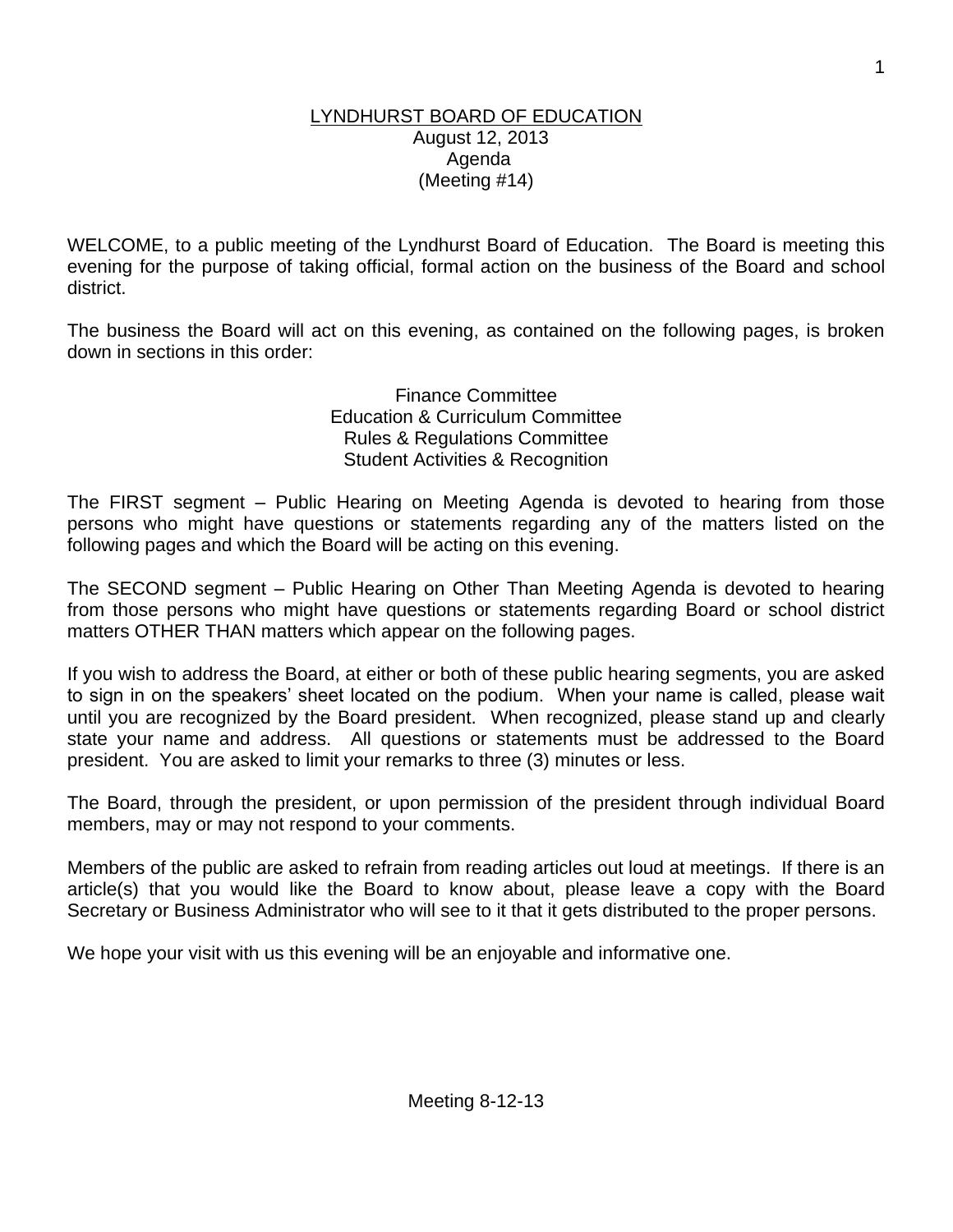### AGENDA

- 1. CALL TO ORDER
- 2. SALUTE TO FLAG
- 3. ROLL CALL
- 4. PRESIDING OFFICER'S MEETING NOTICE STATEMENT
- 5. APPROVAL OF MINUTES Meeting #11, June 10, 2013 & Meeting #12, June 27, 2013
- 6. PUBLIC HEARING ON MEETING AGENDA
- 7. BOARD DISCUSSION & FORMAL BUSINESS AGENDA
- 8. UNFINISHED BUSINESS
- 9. NEW BUSINESS
- 10. SUPERINTENDENT'S REPORT
- 11. PUBLIC HEARING ON OTHER THAN MEETING AGENDA
- 12. ADJOURNMENT

## TABLE OF CONTENTS

Finance Committee Education & Curriculum Committee Rules & Regulations Committee Student Activities & Recognition Committee

PLEASE NOTE: It may be necessary, from time to time, to remove or make changes in a motion(s) between the time this agenda is prepared and when the Board takes action.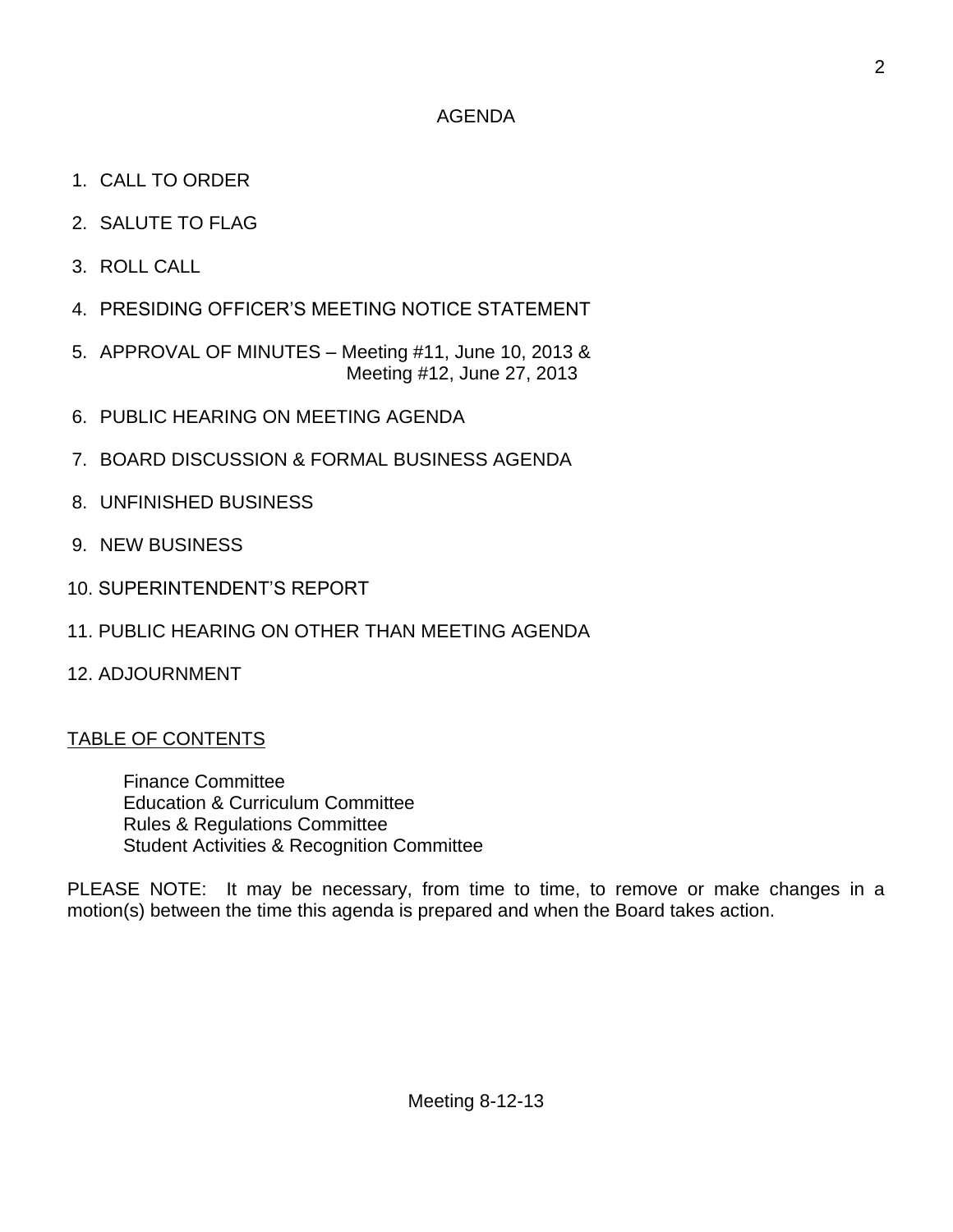Correspondence From: Subject Matter:

Sacred Heart Track Team **Plaque** 

Thank You – Use of High School Field

Michelle Ann Foti **Thank You – Recipient of Lyndhurst High** School Awards Committee Grant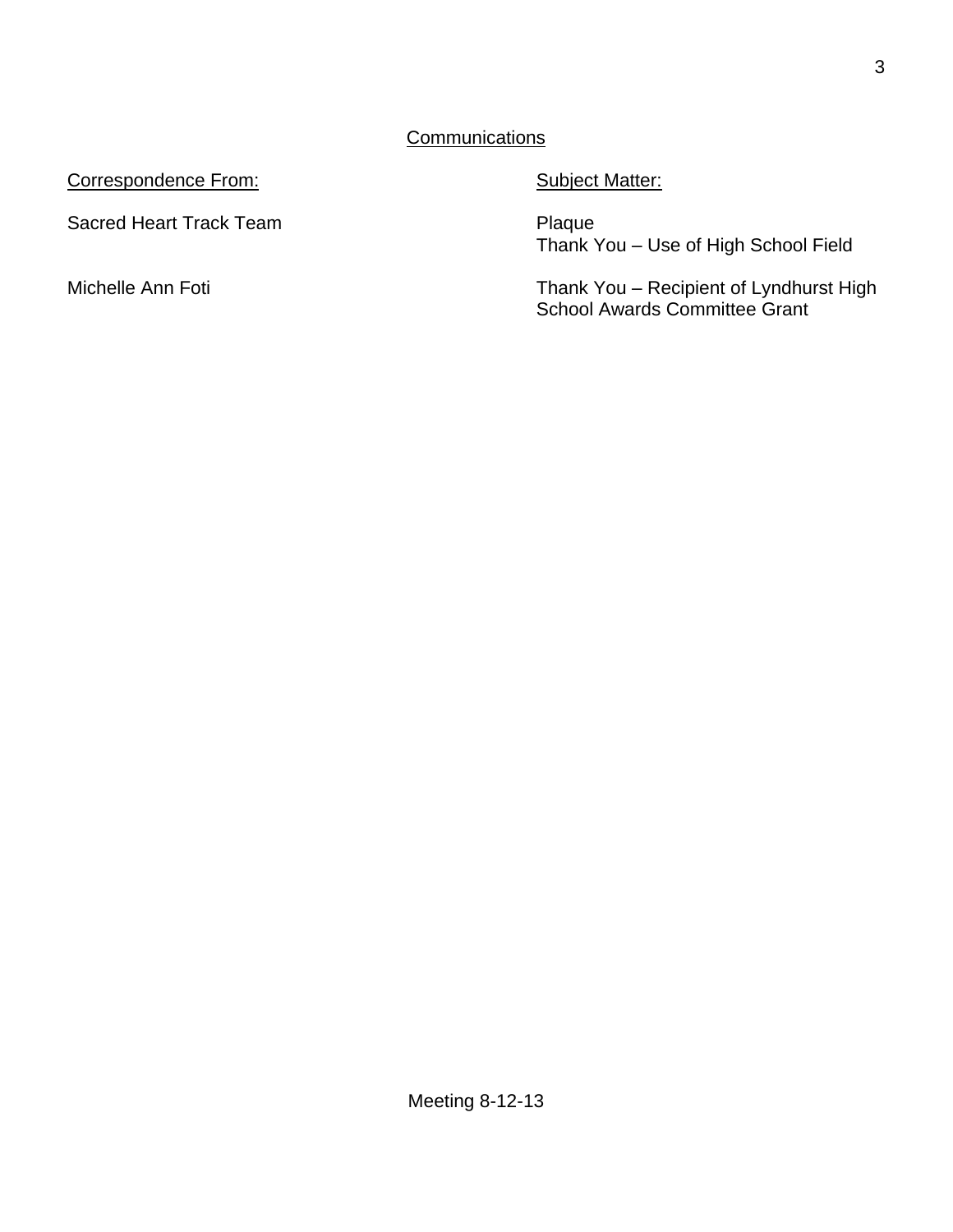Finance Committee: Thomas DiMascio, chairperson Christine Melleno Christopher Musto

Any Board member who takes exception to any of the following listed actions under the category of Finance may so indicate now and a separate motion for each of the excepted actions will be entertained.

Motion made by second by second by that the following Finance actions<br>of the Board numbered through exception actions be adopted. through exception actions be adopted.

Roll Call For:

- 1. BE IT RESOLVED, by the Lyndhurst Board of Education that it has received and accepts the financial reports of the Secretary and Treasurer of School Monies for the month ended July 31, 2013 and certifies that the reports indicate that no major account or fund is over expended in violation of NJAC 6A:23-2.11(a) and that sufficient funds are available to meet the district's financial obligations for the remainder of the school year. A copy of the certification shall be included in the minutes.
- 2. BE IT RESOLVED, that the payroll for the month ended July 31, 2013 be and the same is hereby approved and ordered paid:

| Payroll                         | \$399,472.61 |
|---------------------------------|--------------|
| <b>Accounts Payable Payroll</b> | \$539,675.74 |

3. BE IT RESOLVED, that the attached list of supplies received and services rendered to the Board of Education of the Township of Lyndhurst, County of Bergen, for the month ended August 12, 2013 be and the same are hereby approved and ordered paid:

| Current Expense (Fund 11)  | \$1,809,572.11   |
|----------------------------|------------------|
| <b>Accounts Payable</b>    | 64,018.98<br>\$  |
| Accounts Payable (Fund 11) | 167,054.88<br>\$ |
| Debt Service (Fund 40)     | 429,170.00       |
| Total                      | \$2,469,815.97   |
| <b>General Ledger</b>      | 59,956.54<br>\$. |

4. BE IT RESOLVED, that cafeteria services rendered to the Board of Education of the township of Lyndhurst, County of Bergen, for the Month of July 31, 2013, be and the same are hereby approved and ordered paid:

Services \$ 24,214.40

Meeting 8-12-13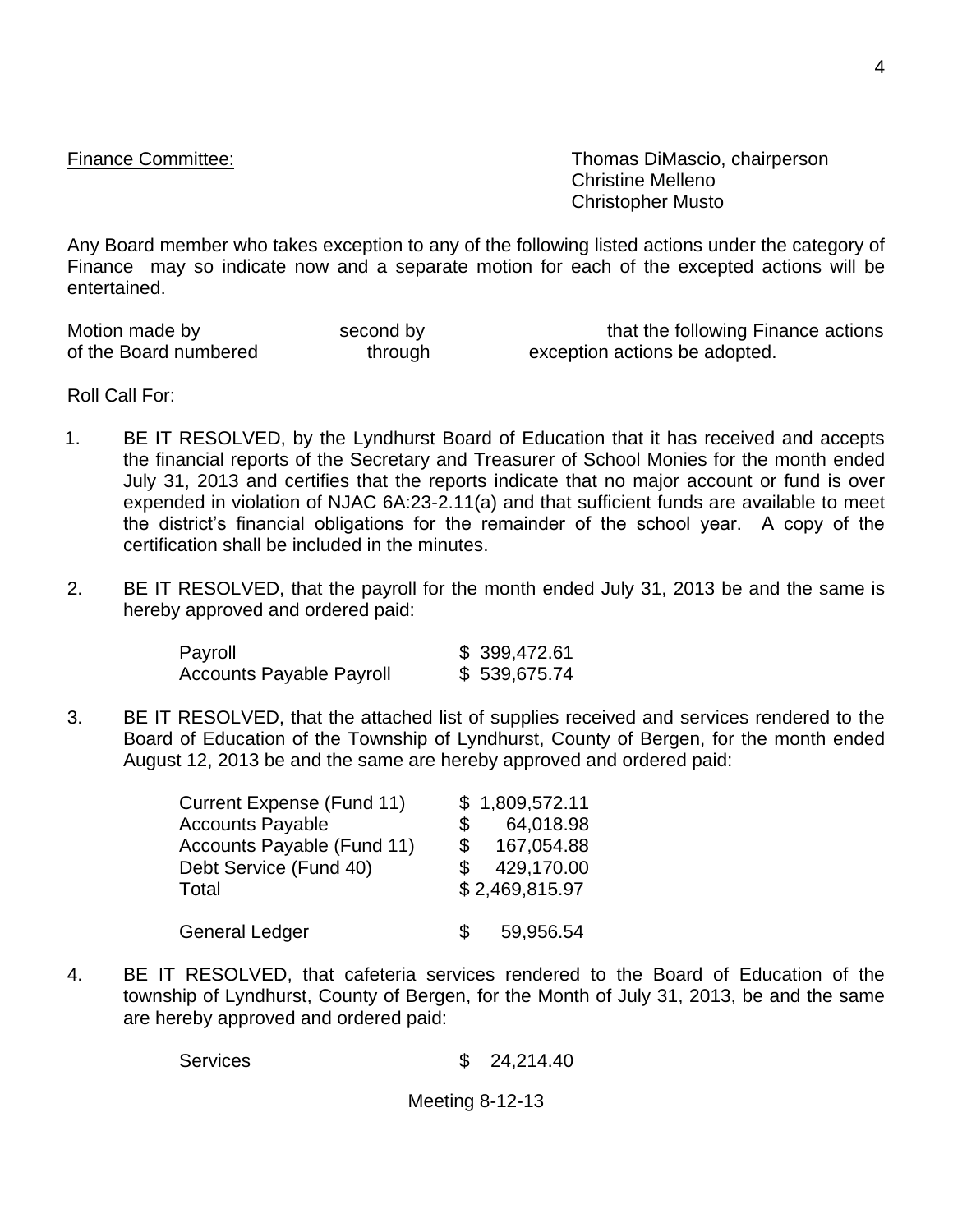- 5. BE IT RESOLVED, that the Lyndhurst Board of Education approve the attached transfers for the month of July 2013.
- 6. BE IT RESOLVED, that the Lyndhurst Board of Education accept \$22,542.00 in 2013-2014 Non-Public Nursing Services Aid for Sacred Heart School.
- 7. BE IT RESOLVED, that the Lyndhurst Board of Education accept \$16,016.00 in 2013-2014 Non-Public Textbook Aid for Sacred Heart School.
- 8. BE IT RESOLVED, that the Lyndhurst Board of Education accept \$5,840.00 in 2013-2014 Non-Public Technology Aid for Sacred Heart School.
- 9. BE IT RESOLVED, that the Lyndhurst Board of Education accept an award of \$234,902.00 in Extraordinary Aid from the State of New Jersey for the 2012-2013 school year.
- 10. BE IT RESOLVED, that the Lyndhurst Board of Education enter into a service agreement with Clara Maass Medical Center to provide educational services to students through The Lifeline Challenge to Healthy Living Program. In consideration for providing the instructional services for the program, Clara Maass Medical Center shall pay the Lyndhurst Board of Education a compensation of \$3000.00.
- 11. BE IT RESOLVED, that the Lyndhurst Board of Education enter into a contract with Bergen County Special Services School District for the provision of Hospital Instruction at a rate of \$60.00 per hour for the 2013-2014 school year for students who are confined during school hours for medical and/or rehabilitative care in one of the following institutions:

Bergen Regional Medical Center (Paramus) Touchstone Hall (Rockleigh)

12. BE IT RESOLVED, that the Lyndhurst Board of Education of the Township of Lyndhurst,County of Bergen, approve the services for Jarvis Plumbing and Heating through August 12, 2013 in the amount of \$9145.00.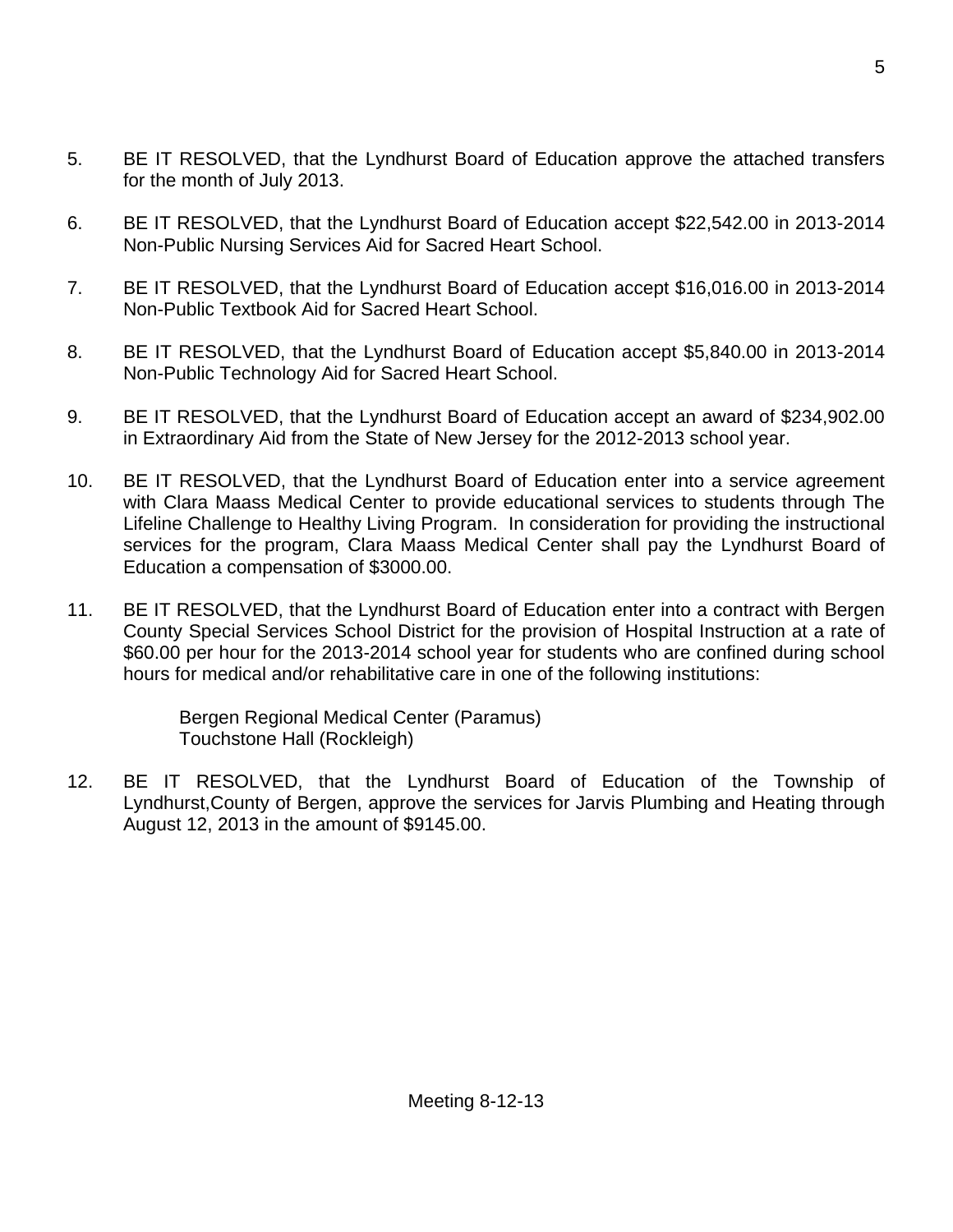### Education & Curriculum Committee: Josephine Malaniak, Chairperson

James Hooper Sheri Jarivis

Any Board member who takes exception to any of the following listed actions under the category of Education & Curriculum Committee may so indicate now and a separate motion for each of the excepted actions will be entertained.

Roll Call For:

- 1. BE IT RESOLVED, that the Lyndhurst Board of Education approve the attached time schedule for the 2013-2014 school year.
- 2. BE IT RESOLVED, that the Lyndhurst Board of Education approve the Lyndhurst High School's Traumatic Loss Plan for the 2013-2014 school year.
- 3. BE IT RESOLVED, that the Lyndhurst Board of Education approve the Lyndhurst High School Handbook 2013-2014. Copy on file in the High School and Superintendent's Office.
- 4. BE IT RESOLVED, at the recommendation of Tracey L. Marinelli, Superintendent of Schools, that the Lyndhurst Board of Education enter into an agreement with Lincoln Tech for the 2013-2014 school year. Contract to follow.
- 5. BE IT RESOLVED, that the Lyndhurst Board of Education approve a partnership with Capri Institute Cosmetology Training Centers, Inc. for the 2013-2014 school year.
- 6. BE IT RESOLVED, that the Lyndhurst Board of Education approve the College-High School Partnership Program with Bergen Community College for the 2013-2014 school year.
- 7. BE IT RESOLVED , that the Lyndhurst Board of Education approve the attached Goals and Objectives for the Lyndhurst School District for the 2013-2014 school year.
- 8. BE IT RESOLVED, that the Lyndhurst Board of Education approve the attached Goals and Objectives for the Superintendent for 2013-2014 to be approved by the Bergen County Department of Education.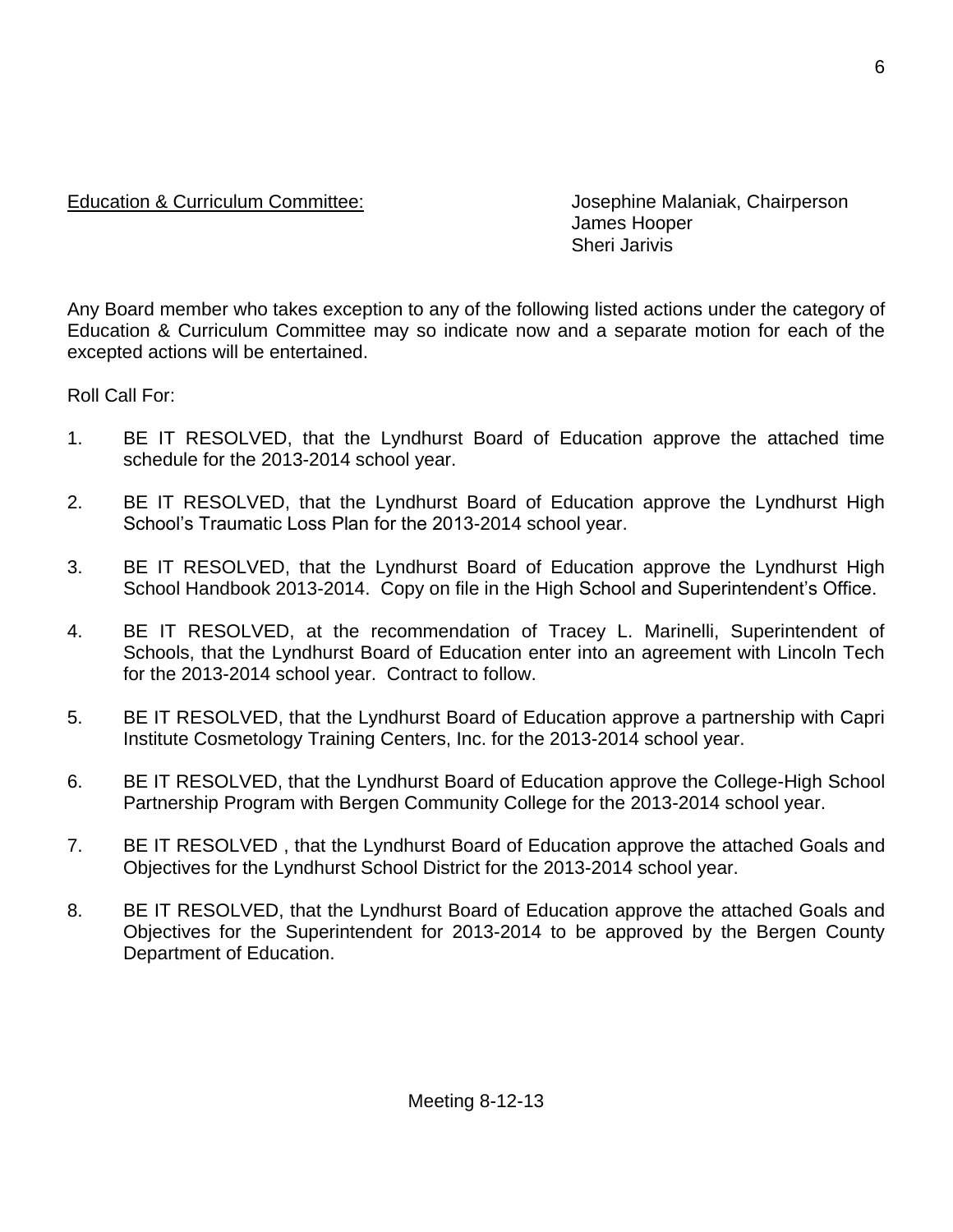# Rules & Regulations Committee: Values Alexander Schairperson

Josephine Malaniak Christopher Musto

Any Board member who takes exception to any of the following listed actions under the category of Rules & Regulations may so indicate now and a separate motion for each of the excepted actions will be entertained.

| Motion made by                            | second by |         | that the following Rules & |
|-------------------------------------------|-----------|---------|----------------------------|
| Regulations actions of the Board numbered |           | through | exception actions be       |
| adopted.                                  |           |         |                            |

Roll Call For:

1. BE IT RESOLVED, that the Lyndhurst Board of Education approve the following use of school facilities:

| Organization               | Place                                     | Time, Date, Purpose                                                                                         |
|----------------------------|-------------------------------------------|-------------------------------------------------------------------------------------------------------------|
| Jefferson/Columbus PTA     | <b>High School</b><br><b>Media Center</b> | $7:00 - 9:00$ p.m.<br>7/30/13<br><b>PTA Executive Board Meeting</b>                                         |
| <b>Franklin School PTA</b> | <b>Franklin School</b><br>Gym             | $7:00 - 9:00$ p.m.<br>9/1,10/1,11/13,12/11/13<br>1/8, 2/12, 3/12, 4/9, 5/14, 6/11/14<br><b>PTA Meetings</b> |

2. BE IT RESOLVED, that the Lyndhurst Board of Education approve the following policy:

| Policy 5132               | <b>Student Dress and Grooming</b> |
|---------------------------|-----------------------------------|
| (1 <sup>st</sup> Reading) |                                   |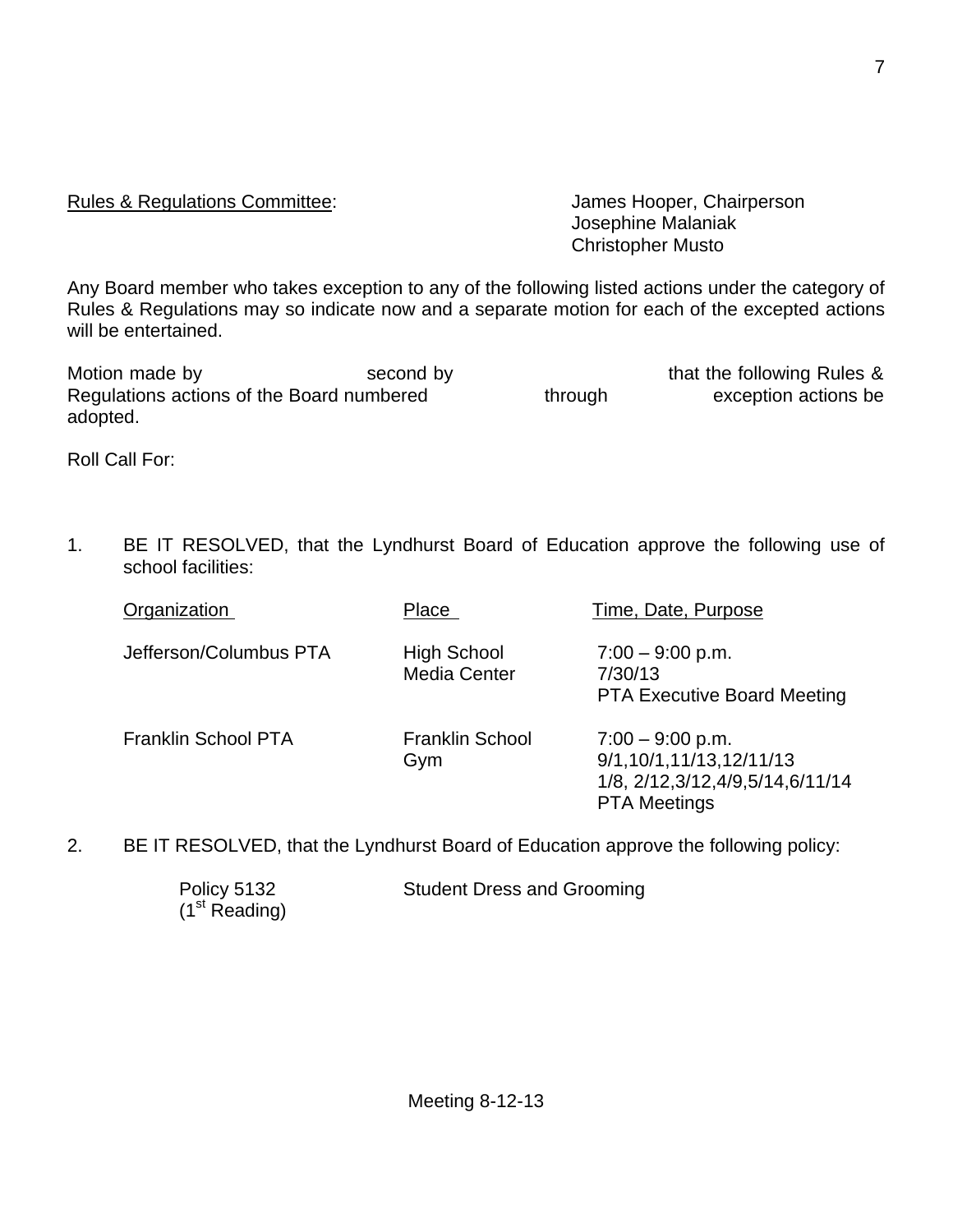Any Board member who takes exception to any of the following listed actions under the category of Student Activities & Recognition may so indicate now and a separate motion for each of the excepted actions will be entertained.

Motion made by second by second by that the following Student Activities & Recognition actions of the Board numbered through exception actions be adopted.

1. BE IT RESOLVED, that the Lyndhurst Board of Education grant permission to the following classified students to attend out-of-district schools for the 2013-2014 school year:

### **SPECIAL EDUCATION 2013-2014**

### **Bergen County Special Services**:

| <b>Bergen County Programs</b>                            |   |   |           |              |
|----------------------------------------------------------|---|---|-----------|--------------|
| <b>Auditory Impaired</b>                                 |   | @ | 68,400.00 | 68,400.00    |
| <b>Auditory Impaired (Shared)</b>                        | 1 | @ | 34,200.00 | 34,200.00    |
| <b>Autistic</b>                                          | 5 | @ | 73,080.00 | 365,400.00   |
| <b>Other Health Impairment</b>                           |   | @ | 53,820.00 | 53,820.00    |
| <b>Emotionally Disturbed (Venture)</b>                   | 1 | @ | 80,500.00 | 80,500.00    |
| <b>Pre-School Disabled</b>                               | 1 | @ | 56,520.00 | 56,520.00    |
|                                                          |   |   |           | \$658,840.00 |
| <b>Bergen County Vocational H.S./Paramus Full Time</b>   |   |   |           |              |
| <b>Other Health Impaired</b>                             |   | @ | 26,100.00 | 26,100.00    |
| <b>Specific Learning Disabled</b>                        | 4 | @ | 26,100.00 | 104,400.00   |
| <b>Multiply Disabled</b>                                 |   | @ | 26,100.00 | 26,100.00    |
|                                                          |   |   |           | \$156,600.00 |
| <b>Bergen County Vocational H.S./Paramus Shared Time</b> |   |   |           |              |
| <b>Specific Learning Disabled</b>                        | 2 | @ | 8,300.00  | 16,600.00    |
| <b>Multiply Disabled</b>                                 | 1 | @ | 8,300.00  | 8,300.00     |
| <b>Other Health Impaired</b>                             |   | @ | 8,300.00  | 8,300.00     |
| <b>Auditory Impaired (Shared)</b>                        |   | @ | 4,150.00  | 4,150.00     |
|                                                          |   |   |           | \$37,350.00  |

*Bergen County Shared Time – Career Crossroads*

Meeting 8-12-13

Christine Melleno James Cunniff

## Student Activities & Recognition Committee: Sheri Jarvis, chairperson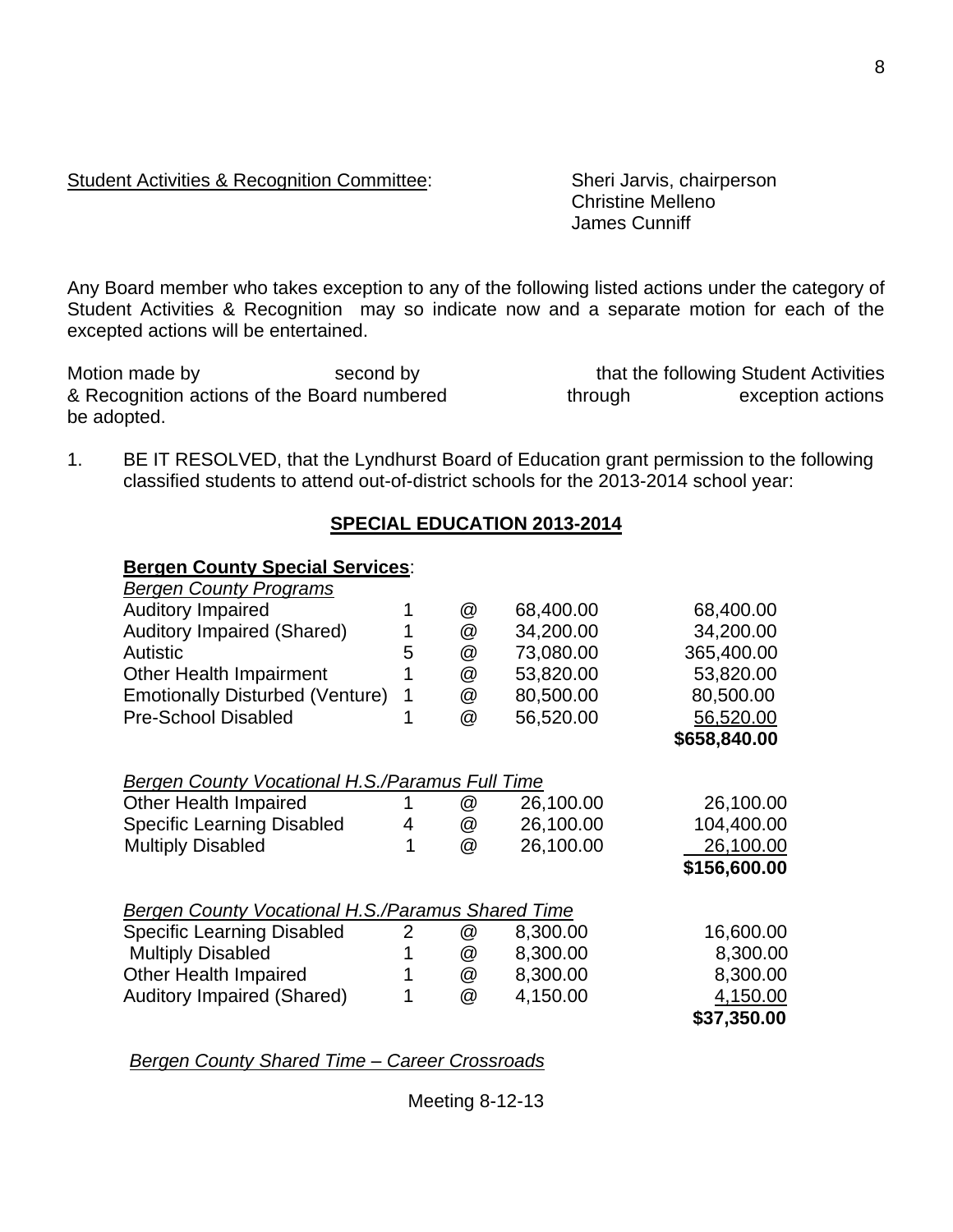| <b>Bergen County Additional Therapies (If Applicable)</b><br>Speech, Occupational Therapy and Physical Therapy<br>\$8,000.00<br><b>Estimated</b><br>Audiological Services (If needed)<br>Maximum<br>\$925.00<br><b>South Bergen Jointure Commission: (Estimated)</b><br><b>Autistic Program</b><br>58,800.00<br>529,200.00<br>9<br>$^{\textregistered}$<br><b>PSD Autistic Full Day</b><br>58,800.00<br>1<br>58,800.00<br>@<br>58,800.00<br><b>PSD Intensive BD</b><br>58,800.00<br>@<br>1<br>Emotionally Disturbed (BD) Program 1<br>@<br>49,800.00<br>49,800.00<br>Multiply Disabled (MD) Program<br>36,700.00<br>110,100.00<br>3<br>@<br>Middle/High School Program<br>48,950.00<br>391,160.00<br>8<br>@<br>1<br><b>Severely Impaired PSD</b><br>@<br>67,550.00<br>67,550.00<br>\$1,265,410.00<br>Transportation of Classified Students September - June 2014<br>Est. \$375,000.00<br>Occupational & Physical Therapy-<br><b>In-district Students &amp; Home Instruction</b><br>\$75,000.00<br>Est.<br>\$16,000.00<br><b>Transitional Counselor-In-district Students</b><br>Est.<br><u>Ridgefield H.S.</u><br><b>Multiply Disabled</b><br>1<br>@<br>34,674.00<br>\$34,674.00<br><b>Private Schools:</b><br><b>Banyan School - Fairfield</b><br><b>Multiply Disabled - Elementary</b><br>41,785.20<br>41,785.20<br>1<br>@<br>Multiply Disabled - High School<br>@<br>48,126.60<br>48,126.60<br>1<br>\$89,911.80<br><b>Benway School - Wayne</b><br><b>Specific Learning Disabled</b><br>\$59,698.26<br>@<br>59,698.26<br>1<br><b>Community School - Teaneck</b><br>@<br><b>Multiply Disabled</b><br>\$42,692.00<br>1<br>42,692.00<br><b>ECLC - HoHoKus</b><br><b>Autistic</b><br>46,341.00<br>@<br>46,341.00<br>1<br>$\overline{2}$<br><b>Multiply Disabled</b><br>@<br>46,341.00<br>96,682.00<br>1<br>@<br>22,000.00<br>22,000.00<br>1:2 Aide<br>\$161,023.00<br>Felician School - Lodi<br><b>Multiply Disabled</b><br>90,370.80<br>$\overline{2}$<br>@<br>45,185.40<br>1<br>@<br>Autistic<br>45,185.40<br><u>45,185.40</u> | Specific Learning Disabled | 1 | @ | 13,500.00 | \$13,500.00  |
|--------------------------------------------------------------------------------------------------------------------------------------------------------------------------------------------------------------------------------------------------------------------------------------------------------------------------------------------------------------------------------------------------------------------------------------------------------------------------------------------------------------------------------------------------------------------------------------------------------------------------------------------------------------------------------------------------------------------------------------------------------------------------------------------------------------------------------------------------------------------------------------------------------------------------------------------------------------------------------------------------------------------------------------------------------------------------------------------------------------------------------------------------------------------------------------------------------------------------------------------------------------------------------------------------------------------------------------------------------------------------------------------------------------------------------------------------------------------------------------------------------------------------------------------------------------------------------------------------------------------------------------------------------------------------------------------------------------------------------------------------------------------------------------------------------------------------------------------------------------------------------------------------------------------------------------------------------------------------------------------------------------------------------|----------------------------|---|---|-----------|--------------|
|                                                                                                                                                                                                                                                                                                                                                                                                                                                                                                                                                                                                                                                                                                                                                                                                                                                                                                                                                                                                                                                                                                                                                                                                                                                                                                                                                                                                                                                                                                                                                                                                                                                                                                                                                                                                                                                                                                                                                                                                                                |                            |   |   |           |              |
|                                                                                                                                                                                                                                                                                                                                                                                                                                                                                                                                                                                                                                                                                                                                                                                                                                                                                                                                                                                                                                                                                                                                                                                                                                                                                                                                                                                                                                                                                                                                                                                                                                                                                                                                                                                                                                                                                                                                                                                                                                |                            |   |   |           |              |
|                                                                                                                                                                                                                                                                                                                                                                                                                                                                                                                                                                                                                                                                                                                                                                                                                                                                                                                                                                                                                                                                                                                                                                                                                                                                                                                                                                                                                                                                                                                                                                                                                                                                                                                                                                                                                                                                                                                                                                                                                                |                            |   |   |           |              |
|                                                                                                                                                                                                                                                                                                                                                                                                                                                                                                                                                                                                                                                                                                                                                                                                                                                                                                                                                                                                                                                                                                                                                                                                                                                                                                                                                                                                                                                                                                                                                                                                                                                                                                                                                                                                                                                                                                                                                                                                                                |                            |   |   |           |              |
|                                                                                                                                                                                                                                                                                                                                                                                                                                                                                                                                                                                                                                                                                                                                                                                                                                                                                                                                                                                                                                                                                                                                                                                                                                                                                                                                                                                                                                                                                                                                                                                                                                                                                                                                                                                                                                                                                                                                                                                                                                |                            |   |   |           |              |
|                                                                                                                                                                                                                                                                                                                                                                                                                                                                                                                                                                                                                                                                                                                                                                                                                                                                                                                                                                                                                                                                                                                                                                                                                                                                                                                                                                                                                                                                                                                                                                                                                                                                                                                                                                                                                                                                                                                                                                                                                                |                            |   |   |           |              |
|                                                                                                                                                                                                                                                                                                                                                                                                                                                                                                                                                                                                                                                                                                                                                                                                                                                                                                                                                                                                                                                                                                                                                                                                                                                                                                                                                                                                                                                                                                                                                                                                                                                                                                                                                                                                                                                                                                                                                                                                                                |                            |   |   |           |              |
|                                                                                                                                                                                                                                                                                                                                                                                                                                                                                                                                                                                                                                                                                                                                                                                                                                                                                                                                                                                                                                                                                                                                                                                                                                                                                                                                                                                                                                                                                                                                                                                                                                                                                                                                                                                                                                                                                                                                                                                                                                |                            |   |   |           |              |
|                                                                                                                                                                                                                                                                                                                                                                                                                                                                                                                                                                                                                                                                                                                                                                                                                                                                                                                                                                                                                                                                                                                                                                                                                                                                                                                                                                                                                                                                                                                                                                                                                                                                                                                                                                                                                                                                                                                                                                                                                                |                            |   |   |           |              |
|                                                                                                                                                                                                                                                                                                                                                                                                                                                                                                                                                                                                                                                                                                                                                                                                                                                                                                                                                                                                                                                                                                                                                                                                                                                                                                                                                                                                                                                                                                                                                                                                                                                                                                                                                                                                                                                                                                                                                                                                                                |                            |   |   |           |              |
|                                                                                                                                                                                                                                                                                                                                                                                                                                                                                                                                                                                                                                                                                                                                                                                                                                                                                                                                                                                                                                                                                                                                                                                                                                                                                                                                                                                                                                                                                                                                                                                                                                                                                                                                                                                                                                                                                                                                                                                                                                |                            |   |   |           |              |
|                                                                                                                                                                                                                                                                                                                                                                                                                                                                                                                                                                                                                                                                                                                                                                                                                                                                                                                                                                                                                                                                                                                                                                                                                                                                                                                                                                                                                                                                                                                                                                                                                                                                                                                                                                                                                                                                                                                                                                                                                                |                            |   |   |           |              |
|                                                                                                                                                                                                                                                                                                                                                                                                                                                                                                                                                                                                                                                                                                                                                                                                                                                                                                                                                                                                                                                                                                                                                                                                                                                                                                                                                                                                                                                                                                                                                                                                                                                                                                                                                                                                                                                                                                                                                                                                                                |                            |   |   |           |              |
|                                                                                                                                                                                                                                                                                                                                                                                                                                                                                                                                                                                                                                                                                                                                                                                                                                                                                                                                                                                                                                                                                                                                                                                                                                                                                                                                                                                                                                                                                                                                                                                                                                                                                                                                                                                                                                                                                                                                                                                                                                |                            |   |   |           |              |
|                                                                                                                                                                                                                                                                                                                                                                                                                                                                                                                                                                                                                                                                                                                                                                                                                                                                                                                                                                                                                                                                                                                                                                                                                                                                                                                                                                                                                                                                                                                                                                                                                                                                                                                                                                                                                                                                                                                                                                                                                                |                            |   |   |           |              |
|                                                                                                                                                                                                                                                                                                                                                                                                                                                                                                                                                                                                                                                                                                                                                                                                                                                                                                                                                                                                                                                                                                                                                                                                                                                                                                                                                                                                                                                                                                                                                                                                                                                                                                                                                                                                                                                                                                                                                                                                                                |                            |   |   |           |              |
|                                                                                                                                                                                                                                                                                                                                                                                                                                                                                                                                                                                                                                                                                                                                                                                                                                                                                                                                                                                                                                                                                                                                                                                                                                                                                                                                                                                                                                                                                                                                                                                                                                                                                                                                                                                                                                                                                                                                                                                                                                |                            |   |   |           |              |
|                                                                                                                                                                                                                                                                                                                                                                                                                                                                                                                                                                                                                                                                                                                                                                                                                                                                                                                                                                                                                                                                                                                                                                                                                                                                                                                                                                                                                                                                                                                                                                                                                                                                                                                                                                                                                                                                                                                                                                                                                                |                            |   |   |           |              |
|                                                                                                                                                                                                                                                                                                                                                                                                                                                                                                                                                                                                                                                                                                                                                                                                                                                                                                                                                                                                                                                                                                                                                                                                                                                                                                                                                                                                                                                                                                                                                                                                                                                                                                                                                                                                                                                                                                                                                                                                                                |                            |   |   |           |              |
|                                                                                                                                                                                                                                                                                                                                                                                                                                                                                                                                                                                                                                                                                                                                                                                                                                                                                                                                                                                                                                                                                                                                                                                                                                                                                                                                                                                                                                                                                                                                                                                                                                                                                                                                                                                                                                                                                                                                                                                                                                |                            |   |   |           |              |
|                                                                                                                                                                                                                                                                                                                                                                                                                                                                                                                                                                                                                                                                                                                                                                                                                                                                                                                                                                                                                                                                                                                                                                                                                                                                                                                                                                                                                                                                                                                                                                                                                                                                                                                                                                                                                                                                                                                                                                                                                                |                            |   |   |           |              |
|                                                                                                                                                                                                                                                                                                                                                                                                                                                                                                                                                                                                                                                                                                                                                                                                                                                                                                                                                                                                                                                                                                                                                                                                                                                                                                                                                                                                                                                                                                                                                                                                                                                                                                                                                                                                                                                                                                                                                                                                                                |                            |   |   |           |              |
|                                                                                                                                                                                                                                                                                                                                                                                                                                                                                                                                                                                                                                                                                                                                                                                                                                                                                                                                                                                                                                                                                                                                                                                                                                                                                                                                                                                                                                                                                                                                                                                                                                                                                                                                                                                                                                                                                                                                                                                                                                |                            |   |   |           |              |
|                                                                                                                                                                                                                                                                                                                                                                                                                                                                                                                                                                                                                                                                                                                                                                                                                                                                                                                                                                                                                                                                                                                                                                                                                                                                                                                                                                                                                                                                                                                                                                                                                                                                                                                                                                                                                                                                                                                                                                                                                                |                            |   |   |           |              |
|                                                                                                                                                                                                                                                                                                                                                                                                                                                                                                                                                                                                                                                                                                                                                                                                                                                                                                                                                                                                                                                                                                                                                                                                                                                                                                                                                                                                                                                                                                                                                                                                                                                                                                                                                                                                                                                                                                                                                                                                                                |                            |   |   |           |              |
|                                                                                                                                                                                                                                                                                                                                                                                                                                                                                                                                                                                                                                                                                                                                                                                                                                                                                                                                                                                                                                                                                                                                                                                                                                                                                                                                                                                                                                                                                                                                                                                                                                                                                                                                                                                                                                                                                                                                                                                                                                |                            |   |   |           |              |
|                                                                                                                                                                                                                                                                                                                                                                                                                                                                                                                                                                                                                                                                                                                                                                                                                                                                                                                                                                                                                                                                                                                                                                                                                                                                                                                                                                                                                                                                                                                                                                                                                                                                                                                                                                                                                                                                                                                                                                                                                                |                            |   |   |           |              |
|                                                                                                                                                                                                                                                                                                                                                                                                                                                                                                                                                                                                                                                                                                                                                                                                                                                                                                                                                                                                                                                                                                                                                                                                                                                                                                                                                                                                                                                                                                                                                                                                                                                                                                                                                                                                                                                                                                                                                                                                                                |                            |   |   |           |              |
|                                                                                                                                                                                                                                                                                                                                                                                                                                                                                                                                                                                                                                                                                                                                                                                                                                                                                                                                                                                                                                                                                                                                                                                                                                                                                                                                                                                                                                                                                                                                                                                                                                                                                                                                                                                                                                                                                                                                                                                                                                |                            |   |   |           |              |
|                                                                                                                                                                                                                                                                                                                                                                                                                                                                                                                                                                                                                                                                                                                                                                                                                                                                                                                                                                                                                                                                                                                                                                                                                                                                                                                                                                                                                                                                                                                                                                                                                                                                                                                                                                                                                                                                                                                                                                                                                                |                            |   |   |           | \$135,556.20 |

*Holmstead School – Ridgewood*

9